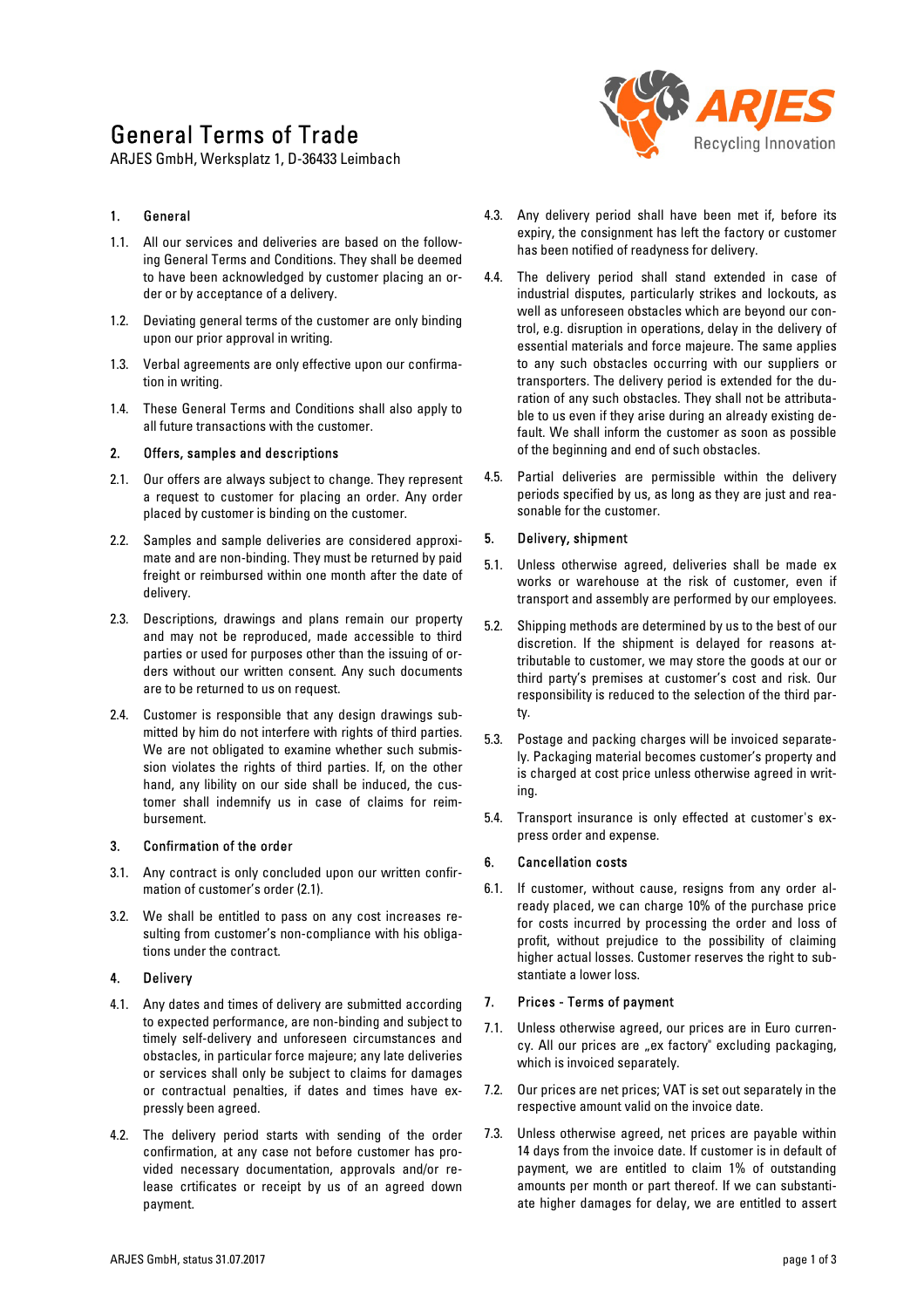them against the customer. All bank fees, such as costs for bank-transfers, commissions etc. shall be borne by customer.

- 7.4. We reserve the right to decide on the acceptance of bills of exchange and checks on case to case basis. The customer has to bear all costs and fees incurred with reimbursing bills of exchange and checks. Any acceptance of checks or bills of exchange shall not constitute a deferral of claims for payment, but such claims shall be barred temporarily. We only accept bills of exchange upon specific agreement.
- 7.5. Our representatives and employees are entitled to collect payments upon special authority.
- 7.6. Any circumstances which, in our sole discretion, question customer's creditworthiness shall entitle us to immediately enforce outstanding invoices without regard for its maturity. We are further entitled, at our discretion, to demand advance payment or securities for due claims and to suspend fulfillment of our contractual obligations until advance payment or security is received, or to withdraw from the contract.
- 7.7. Price changes are permissible if deliveries are scheduled four months more after the contract has been closed. If wages, costs for material or market entry prices increase subsequently, we are entitled to raise the price according to such cost increases. Customer is only entitled to terminate the contract if the price increase between order and delivery significantly exceeds the increase in general cost of living. If customer is a merchant ("Kaufmann"), a legal entity under public law or a public-law fund, price changes pursuant to the abovementioned regulation are permissible if the time between conclusion of the contract and the agreed delivery date is more than six weeks.
- 7.8. The deduction of cash discount requires a specific agreement in writing.
- 7.9. Customer may only set-off his counterclaims if they are legally established, undisputed or acknowledged by us. Customer is also not entitled to a right of retention against disputed counterclaims.

## 8. Reservation of title

- 8.1. We reserve the right of title to our machines and machine parts until full payment of all deliveries and other services already effected and yet to be effected. In case of current invoices, the reservation of title shall be considered as securing the outstanding balance.
- 8.2. Customer undertakes to diligently preserve the delivered goods during the retention of title. He is particularly obligated to insure these at his own expense against fire, water and theft damage. Customer must perform required maintenance and inspection work in due time at his own expense.
- 8.3. Customer may not dispose of any goods under reservation of title without our consent. If customer sells the delivered goods with our consent, he hereby assigns any resulting claims against his customers along with all additional rights to secure our claims up to the value of the reserved goods. This assignment also applies to claims against insurance companies and to customer's claims

against third parties based on damaging or destruction of goods subject to reservation of title.

- 8.4. Any processing of our goods may be effected for us without causing obligations. In case of processing by customer along with third party goods, we shall become co-owner of the new item, proportionate to the value of the reserved goods to the value of the third party goods at the time of processing.
- 8.5. If the value of our securities exceeds our claims by more than 20%, we will release excess securities.
- 8.6. Customer has to immediately inform in writing of any pledging and other interventions by third parties so that we can file an action under § 771 German code of civil procedure (ZPO). If the third party is not in a position to reimburse us for judicial and extrajudicial costs for such an action, the customer is liable for the resulting loss.
- 8.7. In the case of any third parties accessing the reserved goods, the customer must inform of the reservation in title. If processing results in the item of the customer being regarded as the main item, then it is agreed that the customer holds the co-ownership for us.

## 9. Withdrawal of the goods

- 9.1. Notwithstanding other remedies by law, if our claims are not fulfilled within the time limits set out in section 7.3 above, we shall be entitled to withdraw the goods delivered under retention of title; such withdrawal shall not be regarded as a rescission of the entire agreement. The same applies if we become aware of circumstances, which, in our discretion, no longer sustain customer to be creditwothy.
- 9.2. If goods are withdrawn by us, 30% of the order price will be refunded.

## 10. Warranty

- 10.1. All indications, e.g. physical values, measurements, weights, illustrations, descriptions, calculations, assembly sketches and drawings in sample books and other documents do not constitute a guarantee for specific features.
- 10.2. Customer has to immediately give notice of any defects. Customer loses all his warranty rights, if he fails to file a written notice within one week upon detection in case of defects which can be detected during proper inspection of the goods. This notice period begins on the day of delivery of the goods. If the goods are not delivered, the notice period begins on the day the goods are received by customer. Customer's further obligations pursuant to §§ 377 HGB remain unaffected.
- 10.3. The customer retains responsibility for any dimensions specified by him.
- 10.4. If the goods have a defect for which we are responsible, we are entitled to rectify the defect or make a replacement delivery at our discretion. If the rectification or replacement delivery fails, the customer is entitled, at his option, to withdraw from the contract or demand a corresponding reduction of the purchase price. Customer is obliged to return defective parts within 14 days. Warranty will generally be effected at our plant in Leimbach. If